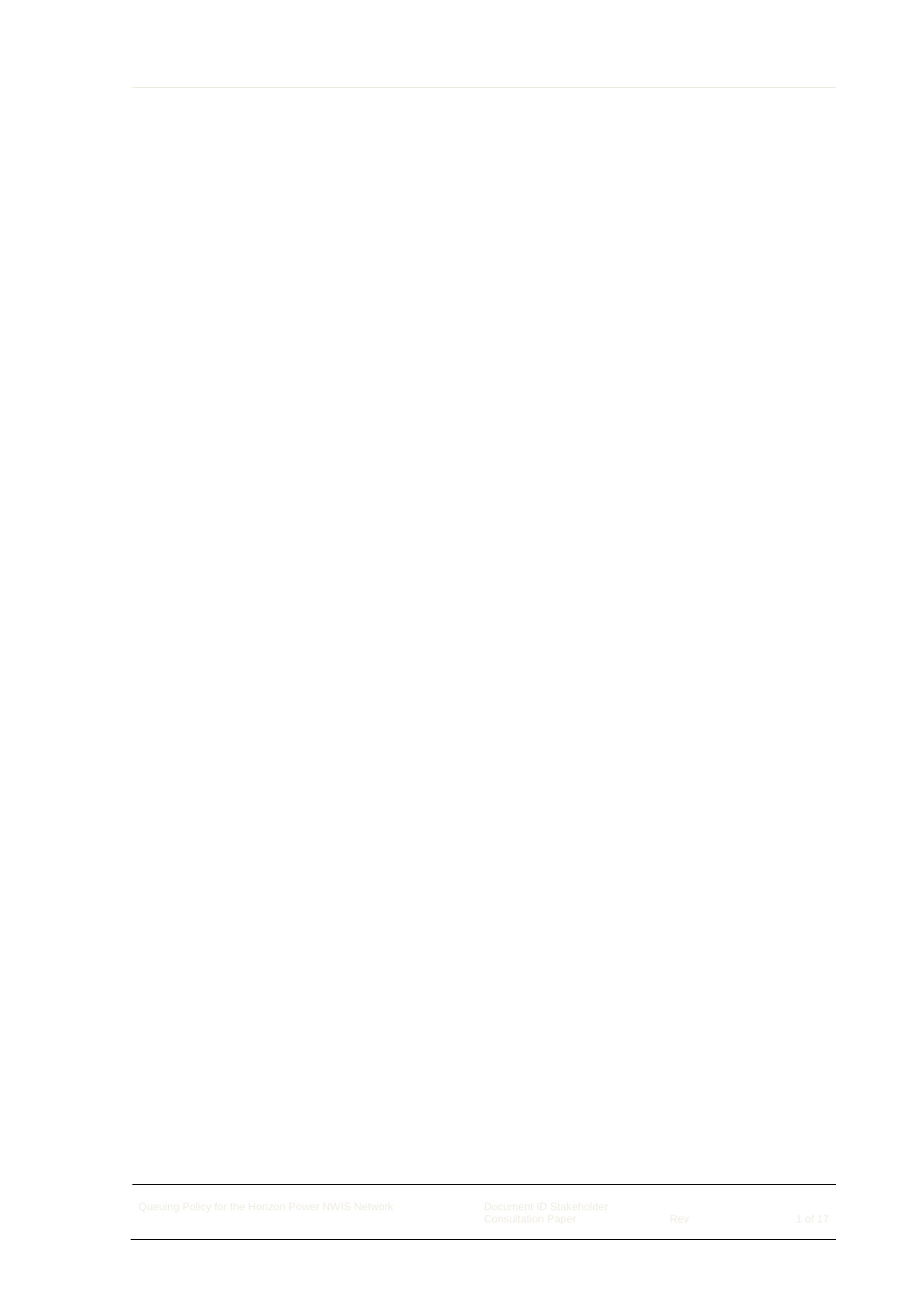# <span id="page-2-0"></span>**Table of Contents**

|    |                                    | <b>Table of Contents</b>                                            | $\overline{2}$ |  |
|----|------------------------------------|---------------------------------------------------------------------|----------------|--|
| 1. | Introduction                       |                                                                     |                |  |
|    | 1.1                                | The NWIS reform                                                     | 3              |  |
|    | 1.2                                | Consultation                                                        | 3              |  |
|    | 1.3                                | <b>Next Steps</b>                                                   | $\overline{4}$ |  |
| 2. |                                    | <b>Context and Background</b>                                       | 4              |  |
|    | 2.1                                | Statement of problem                                                | 4              |  |
|    | 2.2                                | What is a queuing policy?                                           | 4              |  |
|    | 2.3                                | What should a queuing policy achieve?                               | 5              |  |
|    | 2.4                                | Scope                                                               | $\sqrt{5}$     |  |
| 3. | Approach                           |                                                                     |                |  |
|    | 3.1                                | Considerations in specifying a queuing policy                       | 5              |  |
|    | 3.2                                | Criteria for assessing queuing policy models                        | $\overline{7}$ |  |
| 4. |                                    | <b>Queuing Policy Models</b>                                        | 8              |  |
|    | 4.1                                | <b>Potential models</b>                                             | 8              |  |
|    | 4.2                                | Evaluation and preferred model                                      | 8              |  |
| 5. | Detailed Design of Preferred Model |                                                                     | 10             |  |
| 6. |                                    | <b>Competitive Neutrality</b>                                       |                |  |
|    | 6.1                                | Network access should not drive competitive supply tender processes | 15             |  |
|    | 6.2                                | Identifying mutually exclusive competing applications               | 15             |  |
|    | 6.3                                | Rules for mutually exclusive competing applications                 | 16             |  |
|    | 6.4                                | Application of rules likely to be rare                              | 16             |  |
|    | 6.5                                | Network access offers need not be identical                         | 17             |  |
| 7. | <b>Related Policies</b>            |                                                                     | 17             |  |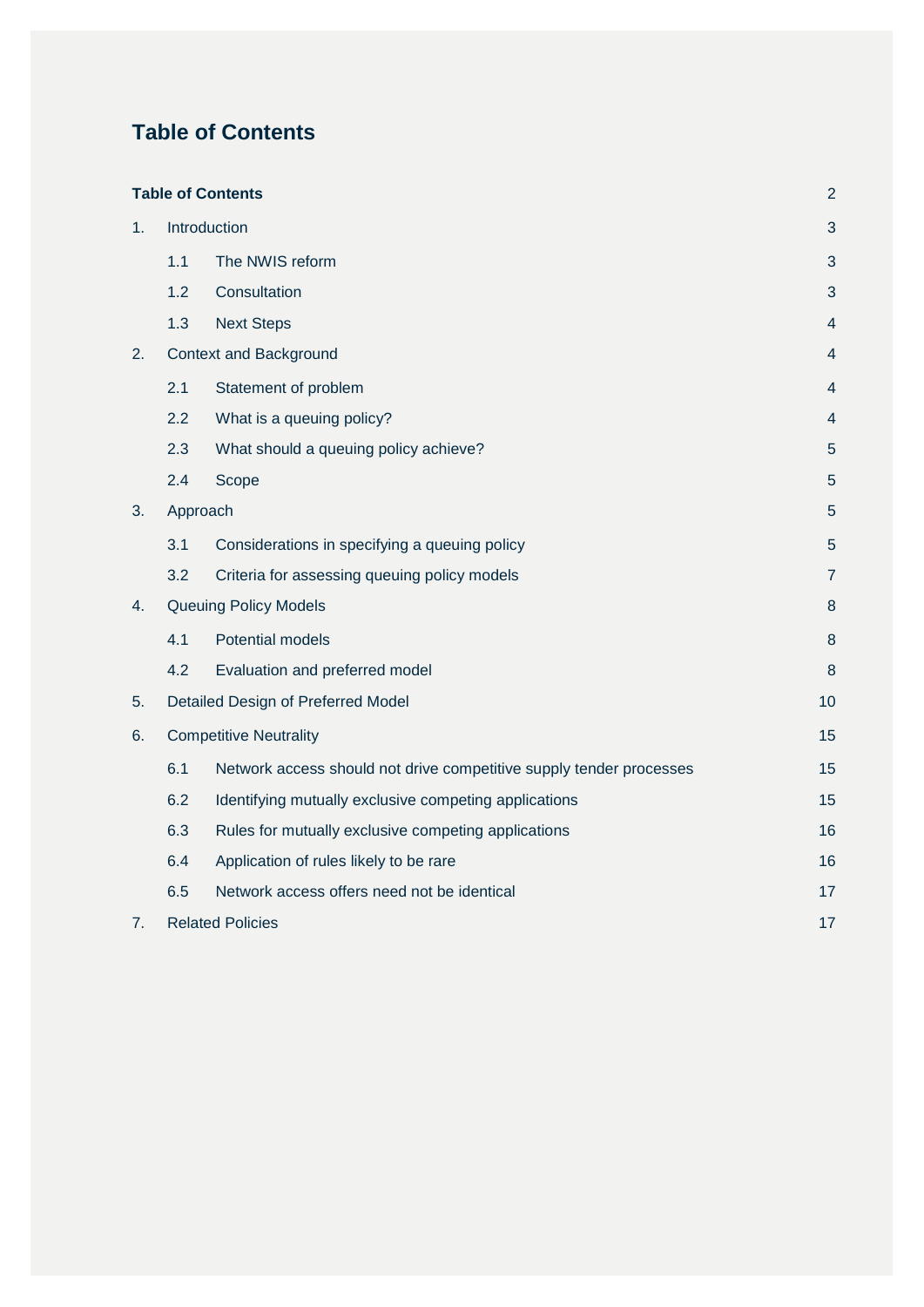# <span id="page-3-0"></span>**1. Introduction**

### **1.1 THE NWIS REFORM**

<span id="page-3-1"></span>The Western Australian Government intends to implement a light-handed regulatory regime for third party access to Pilbara electricity networks<sup>1</sup>. Those parts of the North West Interconnected System (NWIS) owned and operated by Horizon Power are to be covered under this new regime. In March 2019, the Department of Treasury published a Detailed Design Consultation Paper<sup>2</sup> (The Design Paper) indicating specific elements of the new regime likely to be implemented through amendments to the Electricity Industry Act (the Act) and through a new regulatory instrument, the Pilbara Networks Access Code (PNAC).

The Design Paper indicates that the PNAC is likely to require covered networks to publish information setting out among other things:

- the process for making access requests
- Horizon Power's roles and responsibilities regarding the processing and modelling of access applications; and
- arrangements for undertaking further investigations.

Horizon Power is seeking to support the reforms by proactively preparing documentation likely to be necessary and appropriate under the new access regime. Access seekers expect Horizon Power to maintain a fair, efficient and transparent process for managing access requests. A published policy on queuing is considered an important element of meeting this expectation.

### <span id="page-3-2"></span>**1.2 CONSULTATION**

-

Horizon Power has prepared this Stakeholder Consultation Paper to solicit views on its proposed model for managing connection applications that may be in competition for network capacity. The Paper sets out:

- context and background to the task of defining a queuing policy (Section [2\)](#page-4-1);
- Horizon Power's approach to evaluating queuing policy options (Section [3\)](#page-5-2);
- the models Horizon Power considered and their evaluation (Section [4\)](#page-8-0);
- the proposed detailed design of the preferred model (Section [5\)](#page-10-0);
- the proposed approach to addressing competitive neutrality concerns (Section [6\)](#page-15-0);
- **•** related policies that can reduce the importance of competition for network capacity (Section [7\)](#page-17-1).

The paper does not pose specific questions and stakeholders may comment on any part of the paper. Horizon Power particularly welcomes feedback on the proposed detailed design set out in Section [5.](#page-10-0)

Submissions should be sent via email to PilbaraGridEnquiries@horizonpower.com.au. Please include in the subject line of the email "*Queuing Policy Consultation*". The closing date for submissions is Tuesday 26 November 2019.

<sup>1</sup> WA Government (2017) Media Statement: "Regulatory reform to the Pilbara electricity system", [https://www.mediastatements.wa.gov.au/Pages/McGowan/2017/08/Regulatory-reform-to-the-Pilbara-electricity](https://www.mediastatements.wa.gov.au/Pages/McGowan/2017/08/Regulatory-reform-to-the-Pilbara-electricity-system.aspx)[system.aspx](https://www.mediastatements.wa.gov.au/Pages/McGowan/2017/08/Regulatory-reform-to-the-Pilbara-electricity-system.aspx)

<sup>2</sup> Department of Treasury (2019) *Regulatory framework for the Pilbara electricity networks: Light handed access regime*.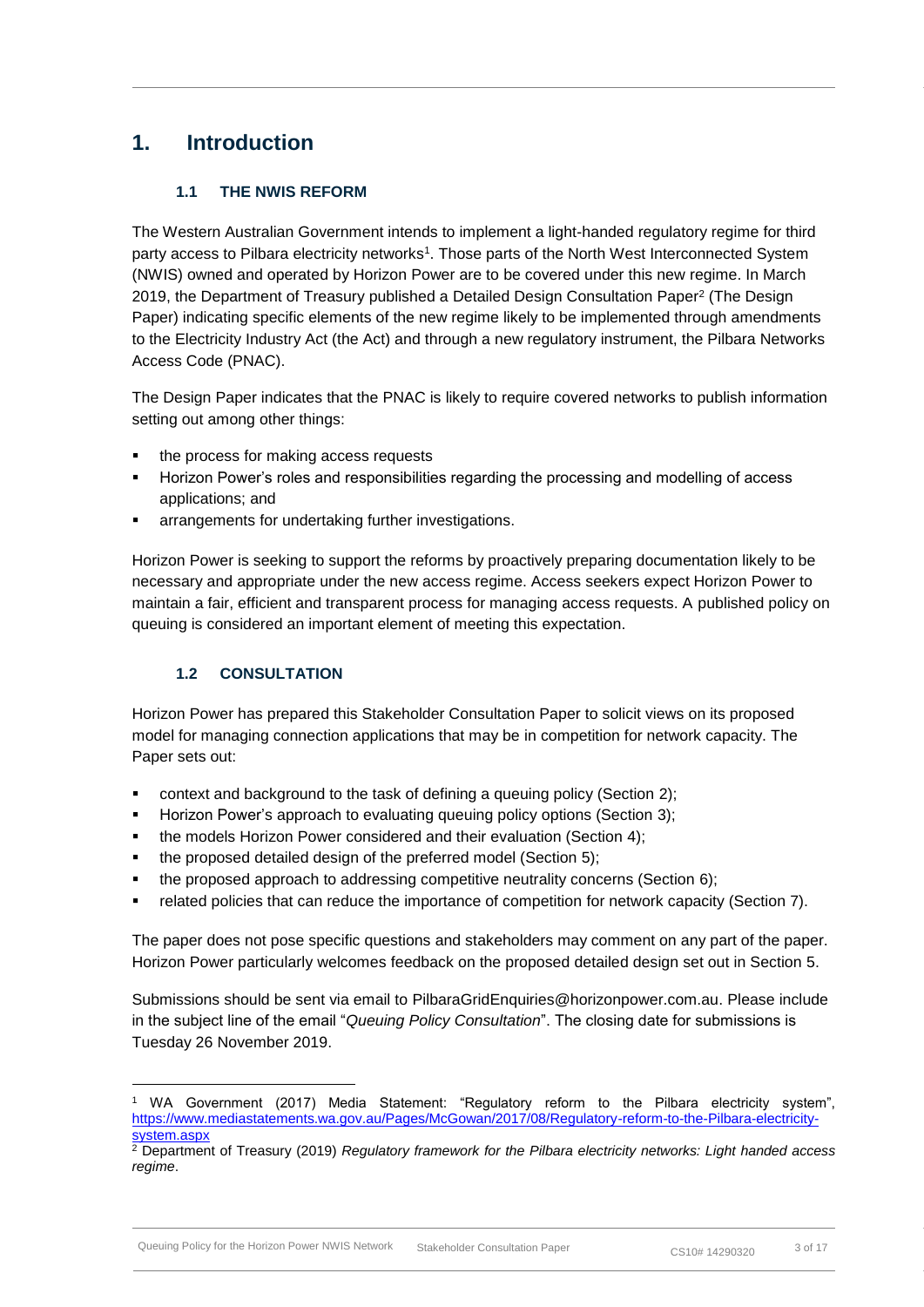#### **1.3 NEXT STEPS**

<span id="page-4-0"></span>Horizon Power will consider stakeholder responses and publish its response to substantive issues raised on its website early 2020. All stakeholders who have been engaged with by Horizon Power along with any additional respondents to the Consultation Paper will be notified by email when Horizon Power's response has been published.

Horizon Power will determine its final queuing policy design and document it. Horizon Power will publish its queuing policy in an appropriate form in accordance with good industry practice and the requirements and deadlines imposed by the PNAC.

# <span id="page-4-1"></span>**2. Context and Background**

### **2.1 STATEMENT OF PROBLEM**

<span id="page-4-2"></span>When a current or new user applies to connect to the network or to modify their existing connection, Horizon Power must assess the impact of providing this new or modified service on the network at the time of connection. Complex connection applications can take up to 18 months to process and during this time, other generators and loads may connect or enter into binding agreements to connect. Thus, the full set of Horizon Power's other commitments by the time it finalises a connection agreement with the user in question cannot be known for certain in advance.

If connection assessments do not adequately account for the other new demand on Horizon Power's network that will become committed during the application process, the new connection may trigger the need for an upgrade that has not been included in the connection solution quote. In turn, Horizon Power would be left out of pocket for the cost of this upgrade unless it could pass the cost through to existing customers. Conversely, if Horizon Power adopts overly conservative assumptions regarding the competing demand for existing network capacity, the cost of providing connection solutions could be higher than necessary.

When two connection applications are being processed concurrently and their combined demand will exceed the capacity of one or more elements of the shared network, the cost of providing the connection solution offered each applicant may differ greatly, according to which of the projects is treated as preceding the other.

### <span id="page-4-3"></span>**2.2 WHAT IS A QUEUING POLICY?**

A queuing policy sets out the rules applied by a network operator in determining how to meet the requirements of multiple access seekers, in particular where the cumulative new demand exceeds existing spare capacity. A queuing policy determines which other loads and generators will be assumed to be connected to the network for the purposes of studies required to process a given connection application.

The queuing policy becomes relevant where two or more applications are competing for the same scarce capacity. In this situation, the queuing policy determines the priority between these competing applicants for the spare capacity of the shared network. A queuing policy is sometimes said to "allocate" network capacity between prospective user(s), however this is not strictly correct, since in meshed electricity networks, formal capacity rights are never assigned. In a similar vein, the phrase "capacity reservation" will be used in this paper in quotation marks to reiterate that rights to capacity are not being conferred.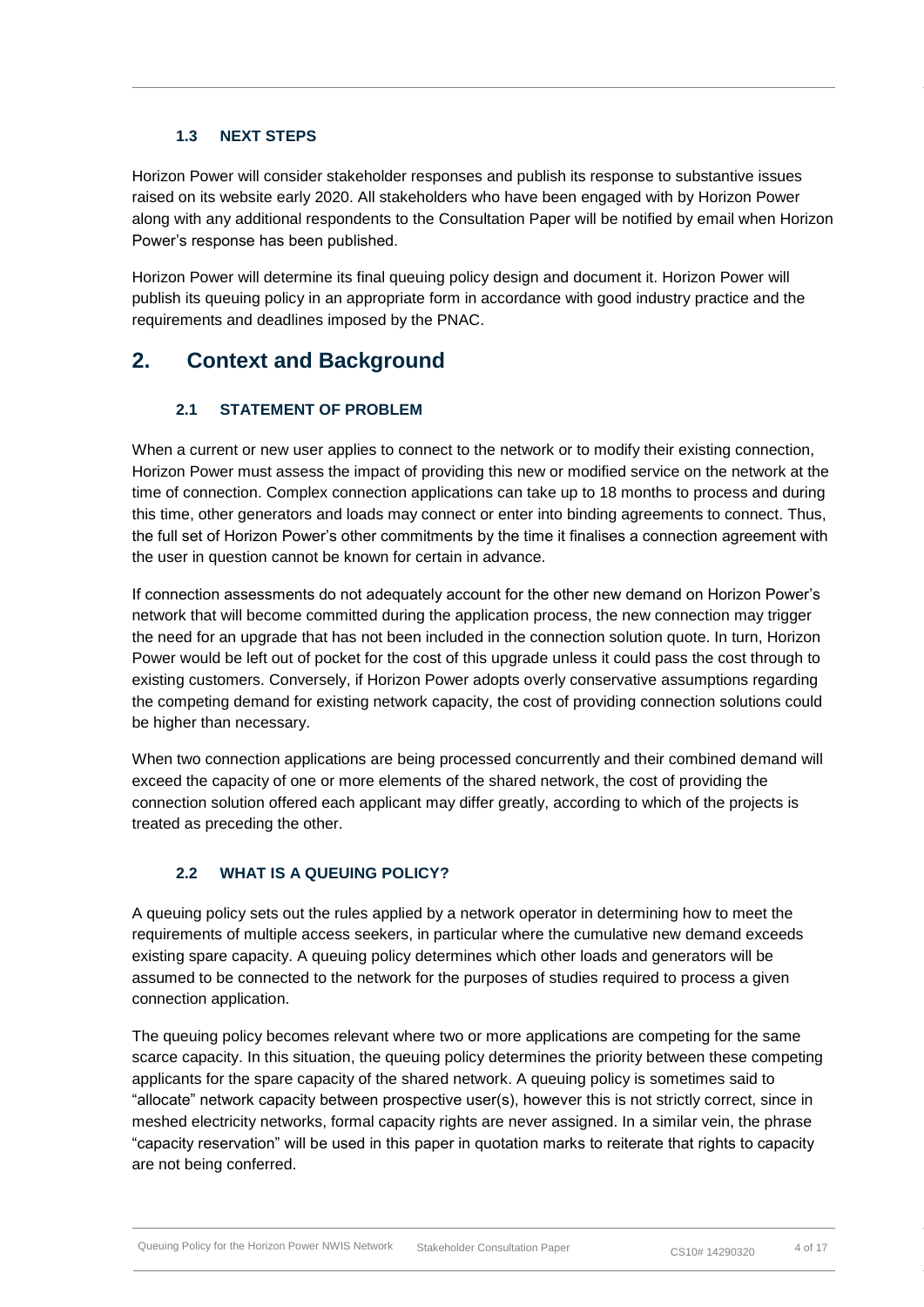### **2.3 WHAT SHOULD A QUEUING POLICY ACHIEVE?**

<span id="page-5-0"></span>A queuing policy should support an efficient and fair process for assessing connection applications and specifying connection solutions, such that:

- The finite capacity of the existing network is not exceeded and hence new connections will not negatively affect existing customers;
- Responsibility for funding augmentations to the shared network will be determined according to rules clearly articulated in advance; and
- <span id="page-5-1"></span>The time, cost and uncertainty involved in providing new connections is no more than necessary.

#### **2.4 SCOPE**

The primary focus of Horizon Power's queuing policy will be to ensure connection application processes produce an efficient and fair "allocation" of existing spare capacity where competing applications exist.

Horizon Power is aware of other queuing policies that address other matters such as:

- the reallocation of capacity that may in the future become available when existing customers surrender their capacity;
- the allocation of new capacity that may be created through augmentation projects funded by Horizon Power; and
- the coordination of multiple connection applicants to deliver scale-efficient connection solutions.

Horizon Power does not propose to include special provisions in its queuing policy to address capacity reallocation or the allocation of new capacity that Horizon Power funds. Horizon Power does not consider that there is a strong case for establishing or managing a queue for either of these situations. Instead, parties will be permitted to apply to connect at any time and to have their applications assessed on the basis of the demand – capacity balance expected to exist at the time of their connection.

Horizon Power proposes to include in its queuing policy a general commitment to continually investigate opportunities to deliver scale-efficient connection solutions by coordinating between applicants. The queuing policy would allow for Horizon Power and a group of competing applicants to agree special arrangements for investigating and agreeing a cost-effective solution to meet their combined needs. However, coordination costs can be high and Horizon Power anticipates that it may be difficult to coordinate between competing applicants who are also commercial competitors. For this reason, Horizon Power proposes not to codify processes equivalent to those contained within Western Power's Applications and Queuing Policy for competing application groups (CAGs).

## <span id="page-5-2"></span>**3. Approach**

#### **3.1 CONSIDERATIONS IN SPECIFYING A QUEUING POLICY**

#### <span id="page-5-3"></span>**Practice of other NSPs**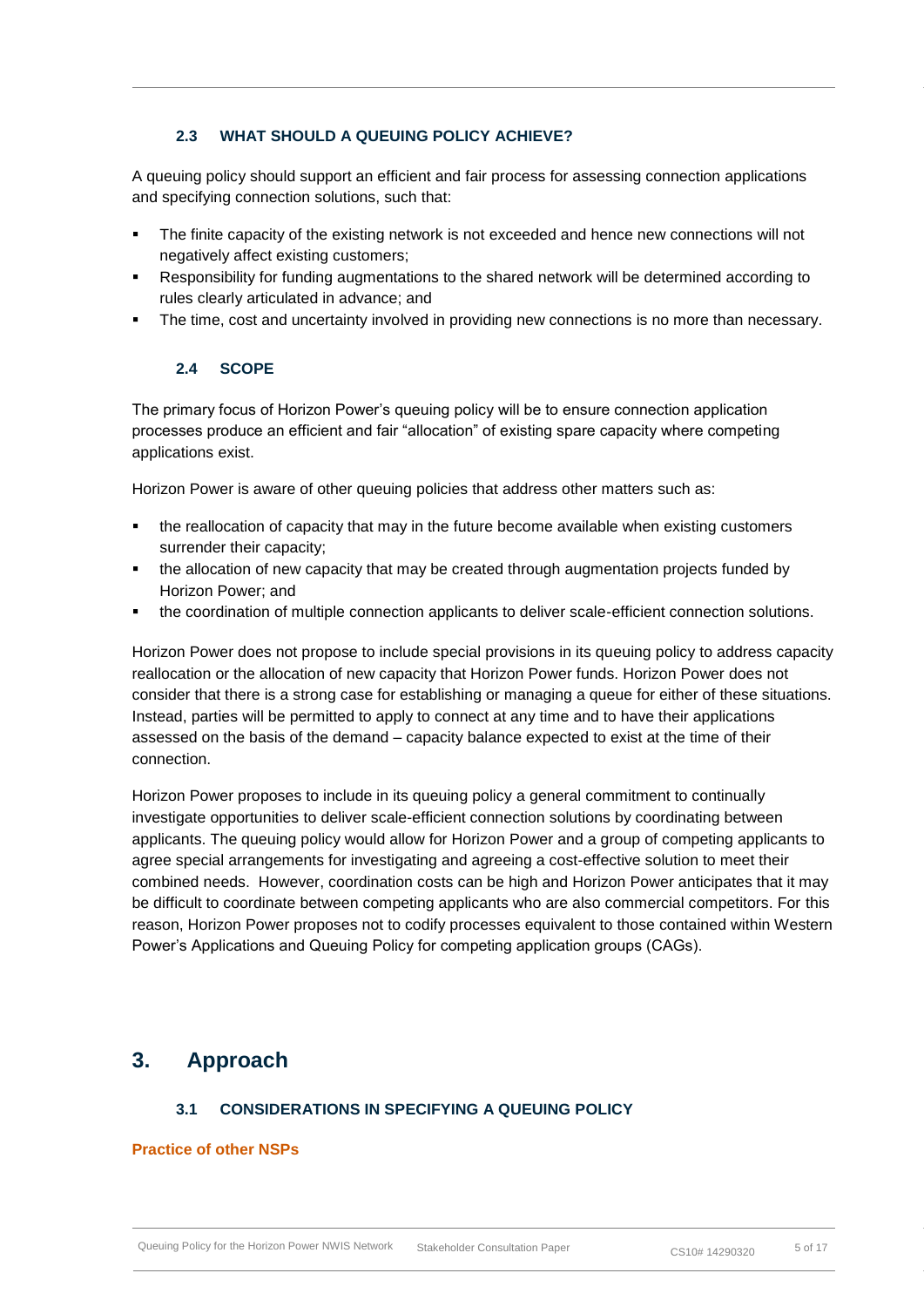It might be reasonable to expect that Horizon Power would base its queuing policy on that of one of its counterparts operating under other regulatory regimes. However, queuing policies under both the ENAC and the NER, where they exist, tend to focus on the connection of generators. Horizon Power's primary concern for its Queuing Policy is that it should facilitate the timely and efficient connection of loads, which are subject to a different set of drivers and constraints compared to generators.

Queuing policies are maintained by transmission pipeline operators under the National Gas Rules, though not by gas distributors. A queuing policy appropriate for a gas pipeline may not be appropriate for an electricity network, due to the more complicated character of network capacity in a meshed network and due to the greater time and complexity of the studies required to facilitate electricity network connections.

Horizon Power has found that the practice of NSPs operating under other regimes provides limited guidance into the optimal queuing policy for Horizon Power's NWIS network.

#### **Certainty – efficiency trade-off**

Since the future is always uncertain, as the assessment of the proposed connection proceeds, the most accurate forecast of what demand will be at the time of connection is always subject to change. However, changing demand assumptions over the course of the connection application can be disruptive for the applicant as studies may need to be repeated, causing financial costs and project delays. Consequently, specifying a queuing policy involves a trade-off between procedural certainty and economic efficiency.

On the one hand, applicants desire certainty through the application process, which suggests that demand assumptions should be fixed early. On the other hand, all users ultimately benefit from connection solutions being delivered at lowest cost (economic efficiency), which requires that the most accurate demand assumptions be used – even where this means updating these assumptions midprocess.

Horizon Power does not consider that a queuing policy can resolve this tension, but a reasonable balance between these competing priorities should be sought.

#### **Perceived bias**

Being part of a vertically integrated business, Horizon Power's NWIS Network will supply network services to Horizon Power's retail business. While Horizon Power will carry out its functions in accordance with a Ring Fencing Policy to be approved by the ERA, some stakeholders may be concerned that Horizon Power will seek competitive advantage through its connection application processes.

Horizon Power must ensure that its queuing policy or other parts of its connection application process provide adequate assurance that network services are being provided in a competitively neutral manner.

#### **Incentives**

In the context of network connections, one party's behaviour has the potential to increase the costs and uncertainty borne by other parties. Thus, it is in all parties' interests to promote an efficient application process that incentivises applicants to make decisions and provide accurate information quickly, to signal their level of commitment as reliably as possible and to withdraw their application quickly if they determine they are unlikely to proceed. Conversely, it would work against the interests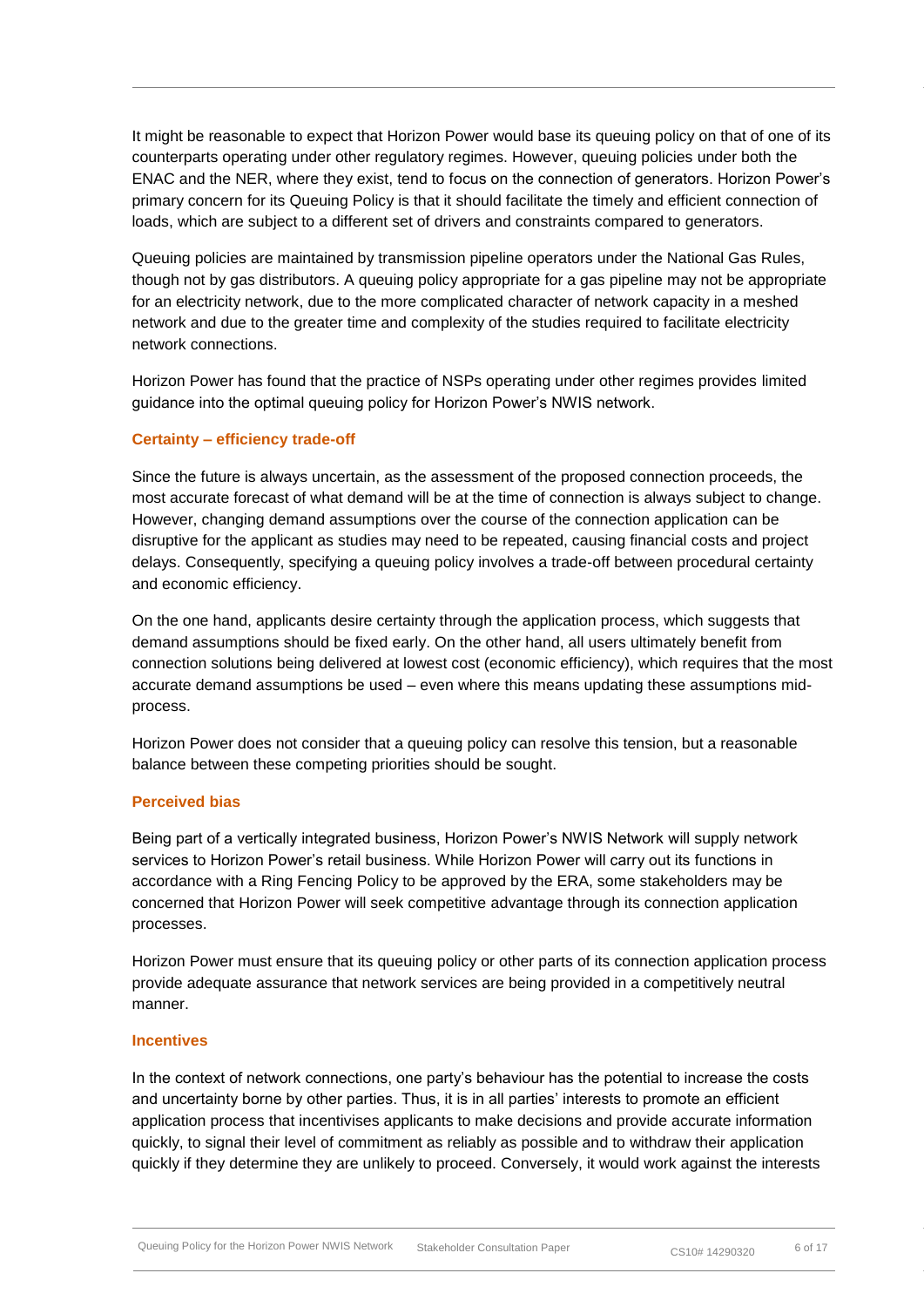of all parties to establish a process that rewards strategic behaviour such as delaying, negotiating in bad faith or proceeding with an application without strong intention to proceed.

Horizon Power must consider the incentives created by its queuing policy to foster desirable behaviour by applicants.

### <span id="page-7-0"></span>**3.2 CRITERIA FOR ASSESSING QUEUING POLICY MODELS**

Reflecting on the considerations set out above, Horizon Power developed evaluation criteria to assist in identifying the key strengths and weaknesses of any potential queuing policy. These are summarised and explained in [Table 1,](#page-7-1) below.

#### <span id="page-7-1"></span>TABLE 1: EVALUATION CRITERIA

| <b>CRITERION</b>                                                                                                                  | <b>EXPLANATION</b>                                                                                                                                                                                                                                                                                                                                                                                                |  |
|-----------------------------------------------------------------------------------------------------------------------------------|-------------------------------------------------------------------------------------------------------------------------------------------------------------------------------------------------------------------------------------------------------------------------------------------------------------------------------------------------------------------------------------------------------------------|--|
| <b>Policy incentivises</b><br>positive behaviour by<br>applicants                                                                 | An ideal queuing policy would maximise the incentive for applicants to signal<br>their intentions clearly and accurately, share accurate information quickly and<br>finalise negotiations expeditiously. It would provide limited incentive for strategic<br>behaviour.                                                                                                                                           |  |
| <b>Policy ensures Horizon</b><br><b>Power's commercial</b><br>neutrality                                                          | An ideal queuing policy would ensure that Horizon Power cannot provide<br>access on more favourable terms to one entity over another and especially that<br>Horizon Power cannot advantage its retail and generation business through the<br>connection application process.                                                                                                                                      |  |
| <b>Policy ensures</b><br>constructive pressure on<br>all parties to efficiently<br>conclude the process                           | An ideal queuing policy would incentivise parties to progress their applications<br>and conclude negotiations in a timely way. An ideal policy would provide no<br>incentive for applicants to behave strategically and would penalise applicants<br>for taking longer than necessary to make important decisions regarding their<br>application.                                                                 |  |
| Policy removes risk of<br>planning studies<br>becoming obsolete due to<br>changing assumptions<br>regarding committed<br>capacity | An ideal queuing policy would minimise the incidence of study input<br>assumptions changing during the progress of an application and hence avoid,<br>wherever possible, the cost and delays arising from repeating studies. An ideal<br>policy would nonetheless allow studies to be based on the best available<br>information and wouldn't expose Horizon Power to the risk of over-committing<br>its network. |  |
| Policy removes the need<br>for strong process<br>enforcement measures                                                             | An ideal queuing policy would minimise Horizon Power's reliance on process<br>enforcement measures, such as hard time limits and obligations to behave in<br>good faith.                                                                                                                                                                                                                                          |  |
| <b>Policy limits the exposure</b><br>of commercially sensitive<br>information                                                     | An ideal queuing policy would limit the extent to which the connection<br>application process reveals commercially sensitive information about the<br>applicant.                                                                                                                                                                                                                                                  |  |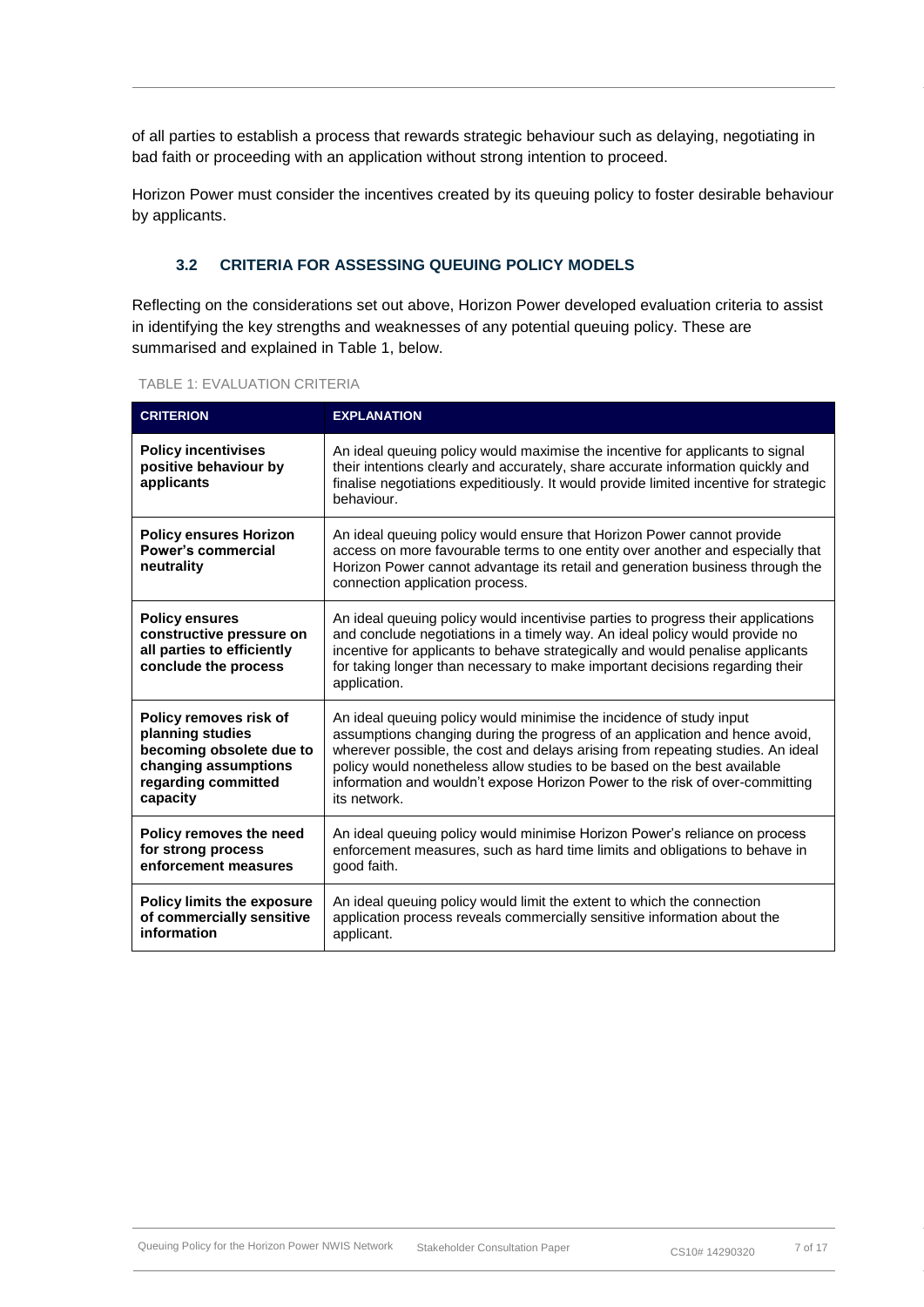# <span id="page-8-0"></span>**4. Queuing Policy Models**

### **4.1 POTENTIAL MODELS**

<span id="page-8-1"></span>Following its review of practice among other NSPs, Horizon Power considered four potential queuing models, (summarised in [Table 2\)](#page-8-3).

<span id="page-8-3"></span>

| <b>MODEL</b>                                                                              | <b>ADDITIONAL DETAIL</b>                                                                                                                                                                                                                                                                                                                                                                                                                                                                                                                                                                                                                                                                                                                                                                                                                                                                                                                           |  |  |
|-------------------------------------------------------------------------------------------|----------------------------------------------------------------------------------------------------------------------------------------------------------------------------------------------------------------------------------------------------------------------------------------------------------------------------------------------------------------------------------------------------------------------------------------------------------------------------------------------------------------------------------------------------------------------------------------------------------------------------------------------------------------------------------------------------------------------------------------------------------------------------------------------------------------------------------------------------------------------------------------------------------------------------------------------------|--|--|
| Model 1<br>"reserve" capacity on<br>application                                           | Under Model 1, a queue is established wherever two or more applications are<br>identified that will use the capacity of a shared asset and the demand associated<br>with these applications exceeds the capacity of that shared asset. The applicant's<br>order in the queue is determined based on the date of application. Each<br>connection assessment will be based on the assumption that all applications<br>higher in the queue proceed to connection.                                                                                                                                                                                                                                                                                                                                                                                                                                                                                     |  |  |
| Model 2<br>"reserve" capacity on<br>provision of<br>connection offer                      | Under Model 2, a queue is established only where one or more competing<br>applicants receives a connection offer. A competing applicant only takes a<br>position in the queue when the offer is made. Multiple applicants may join the<br>queue as they receive an offer with the date the connection offer is made<br>determining their position in the queue. An application in the queue must assume<br>the prior connection of any application taking priority in the queue. For a<br>competing application not in the queue (i.e. which has not received an offer), the<br>connection assessment must assume that all applications in the queue will<br>proceed to connection. Any application not in the queue can be ignored for the<br>purposes of assessing any other application.                                                                                                                                                        |  |  |
| Model 3<br>"reserve" capacity on<br>formation of<br>connection contract                   | Under Model 3, the assessment of any application is be based solely on existing<br>spare capacity as determined by reference to all capacity currently utilised or<br>contractually committed. The date of application and the date that a connection<br>offer is made are immaterial for the purposes of determining demand inputs for<br>any studies. Where new connection agreements are executed, studies for<br>competing applications may need to be revised to reflect the demand arising from<br>newly committed projects. Horizon Power will take all reasonable steps to<br>minimise the resulting cost and delay suffered by the affected applicants.                                                                                                                                                                                                                                                                                   |  |  |
| Model 4<br>"reserve" capacity on<br>payment of a<br>voluntary, non-<br>refundable deposit | Under Model 4, pursuant to a preliminary assessment, Horizon Power will provide<br>a steady state study report and calculate a voluntary deposit amount. Applicants<br>will then be given the option to pay the deposit in order to "reserve" the network<br>capacity available at that time. Where the applicant pays the deposit, Horizon<br>Power will commit to hold constant the demand assumptions used in the<br>preliminary assessment. Horizon Power will also be bound to assume that the<br>application proceeds to connection when processing other competing<br>applications. Model 4 is a hybrid between Model 1 and Model 3. Applicants can<br>pay to "reserve" capacity (forming a queue in a manner similar to Model 1) and<br>otherwise the rules of Model 3 apply. The deposit will be based on forecast<br>network access charges (e.g. 18 months' worth of charges) and be either non-<br>refundable or partially refundable. |  |  |

### <span id="page-8-2"></span>**4.2 EVALUATION AND PREFERRED MODEL**

Horizon Power's preferred model is Model 4, which would give applicants the discretion to "reserve" capacity by paying a significant deposit. Horizon Power favours Model 4 based on the qualitative evaluation of the four options against the criteria introduced previously – see evaluation summary in [Table 3,](#page-9-0) below.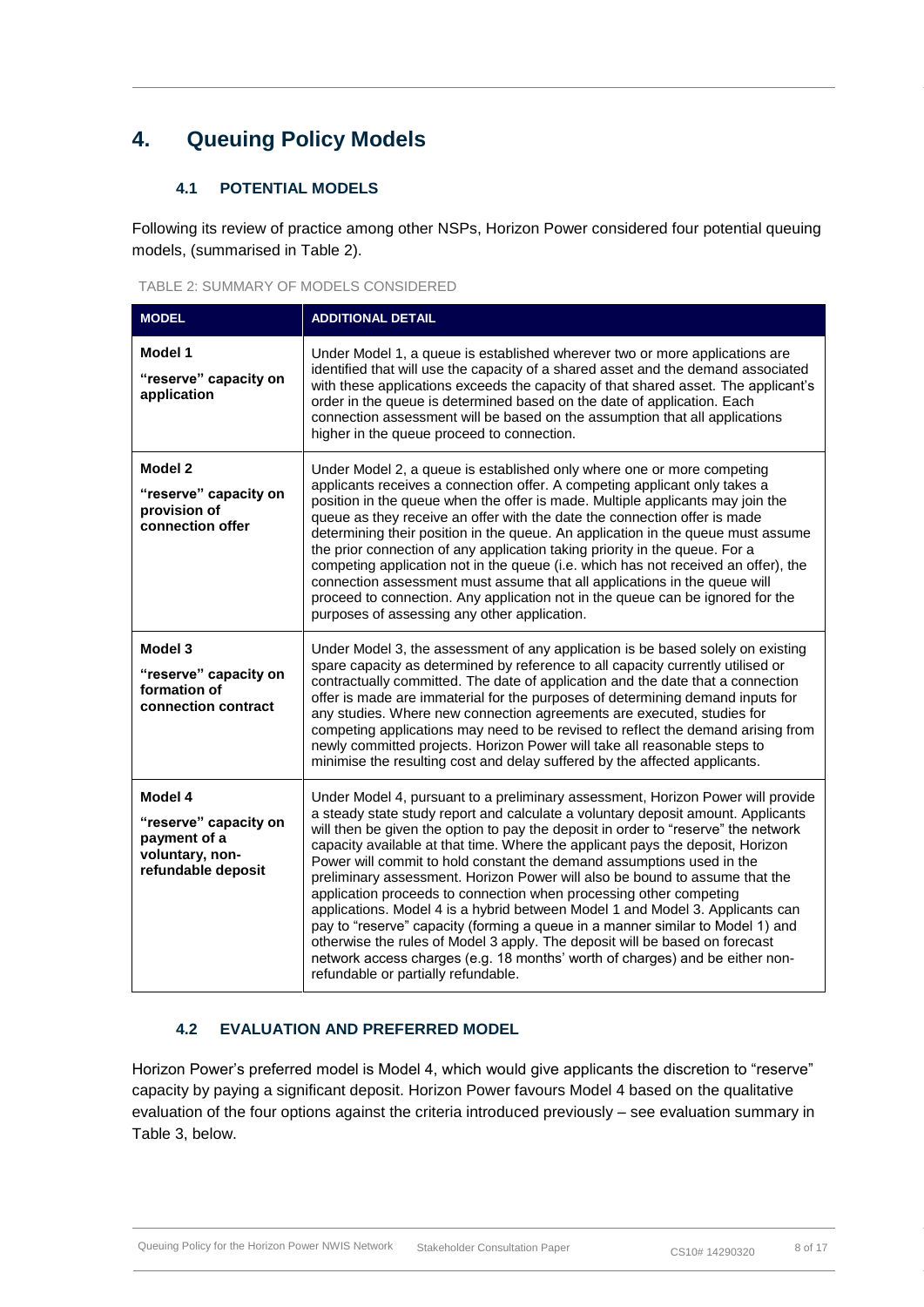#### TABLE 3: MODEL EVALUATION SUMMARY

| <b>CRITERION / CONSIDERATION</b>                                                                                              | <b>MODEL 1: "RESERVE" ON</b><br><b>APPLICATION</b>                                                                                                                            | <b>MODEL 2: "RESERVE" ON OFFER</b>                                                                                                           | <b>MODEL 3: "RESERVE" ON</b><br><b>CONTRACT SIGNING</b>                                                                        | <b>MODEL 4: "RESERVE" ON DEPOSIT</b>                                                                                                                                                                    |
|-------------------------------------------------------------------------------------------------------------------------------|-------------------------------------------------------------------------------------------------------------------------------------------------------------------------------|----------------------------------------------------------------------------------------------------------------------------------------------|--------------------------------------------------------------------------------------------------------------------------------|---------------------------------------------------------------------------------------------------------------------------------------------------------------------------------------------------------|
| <b>Policy incentivises positive</b><br>behaviour by applicants                                                                | POOR – weak incentives to<br>proceed quickly but strong<br>incentives for strategic behaviour<br>(apply first, decide later)                                                  | MODERATE - constructive<br>individual incentives until the<br>connection offer is made, then<br>weak incentives to proceed quickly           | GOOD - Individual incentives to<br>ensure application progresses<br>quickly align with broader<br>economic costs and benefits. | MODERATE – credible risk of<br>deposit forfeiture <sup>3</sup> encourages<br>applicants to be committed and<br>timely.                                                                                  |
| <b>Model prevents concerns</b><br>regarding the timeliness and<br>equity of Horizon Power<br>assessment                       | MODERATE - applicants secure<br>in their place in queue but still want<br>resolution                                                                                          | POOR to MODERATE - applicant<br>concerned about "gazumping" until<br>receipt of offer                                                        | POOR - applicant concerned<br>about "gazumping" throughout<br>process                                                          | MODERATE - applicants secure<br>in their place in queue but still want<br>resolution                                                                                                                    |
| <b>Model ensures constructive</b><br>pressure on all parties to<br>efficiently conclude the<br>process                        | POOR - Must be externally driven<br>by process enforcement.                                                                                                                   | POOR - Must be externally driven<br>by process enforcement.                                                                                  | GOOD - Built- in incentives                                                                                                    | MODERATE - provided<br>enforcement process creates<br>credible risk of application<br>termination and deposit forfeiture.                                                                               |
| Model removes risk of<br>planning studies becoming<br>obsolete due to changing<br>assumptions regarding<br>committed capacity | POOR - application termination<br>drives rework for competing<br>applicants                                                                                                   | POOR - rework for competing<br>applicants may be required due to<br>either contract execution or offer<br>lapsing                            | POOR - contract execution drives<br>rework for competing applicants                                                            | MODERATE - by creating a<br>commitment "gate" mid-process,<br>the risk of later withdrawals is<br>reduced, though not removed. The<br>reservation avoids subsequent<br>rework arising from "gazumping". |
| Model removes the need for<br>strong process enforcement<br>measures                                                          | POOR - to minimise strategic<br>behaviour Horizon Power must<br>impose strict deadlines and other<br>process integrity measures and be<br>prepared to terminate applications. | MODERATE - during contract<br>negotiation, HP must discourage<br>raising of issues intended to be<br>resolved during pre-offer<br>evaluation | GOOD - applicant's incentives<br>should drive desired behaviour                                                                | MODERATE - Deposit provides<br>some motivation for applicant's<br>compliance. However, deadlines<br>and other process integrity<br>measures still required.                                             |
| Policy limits the exposure of<br>commercially sensitive<br>information                                                        | MODERATE - Horizon Power will<br>need to make some minimal<br>disclosures regarding potentially<br>constrained assets.                                                        | MODERATE - as for Model 1                                                                                                                    | MODERATE - as for Model 1                                                                                                      | MODERATE - as for Model 1                                                                                                                                                                               |

<span id="page-9-0"></span>l

<sup>&</sup>lt;sup>3</sup> Deposit forfeiture or forfeited refers to deposit (or part of) which are not refunded to the applicants.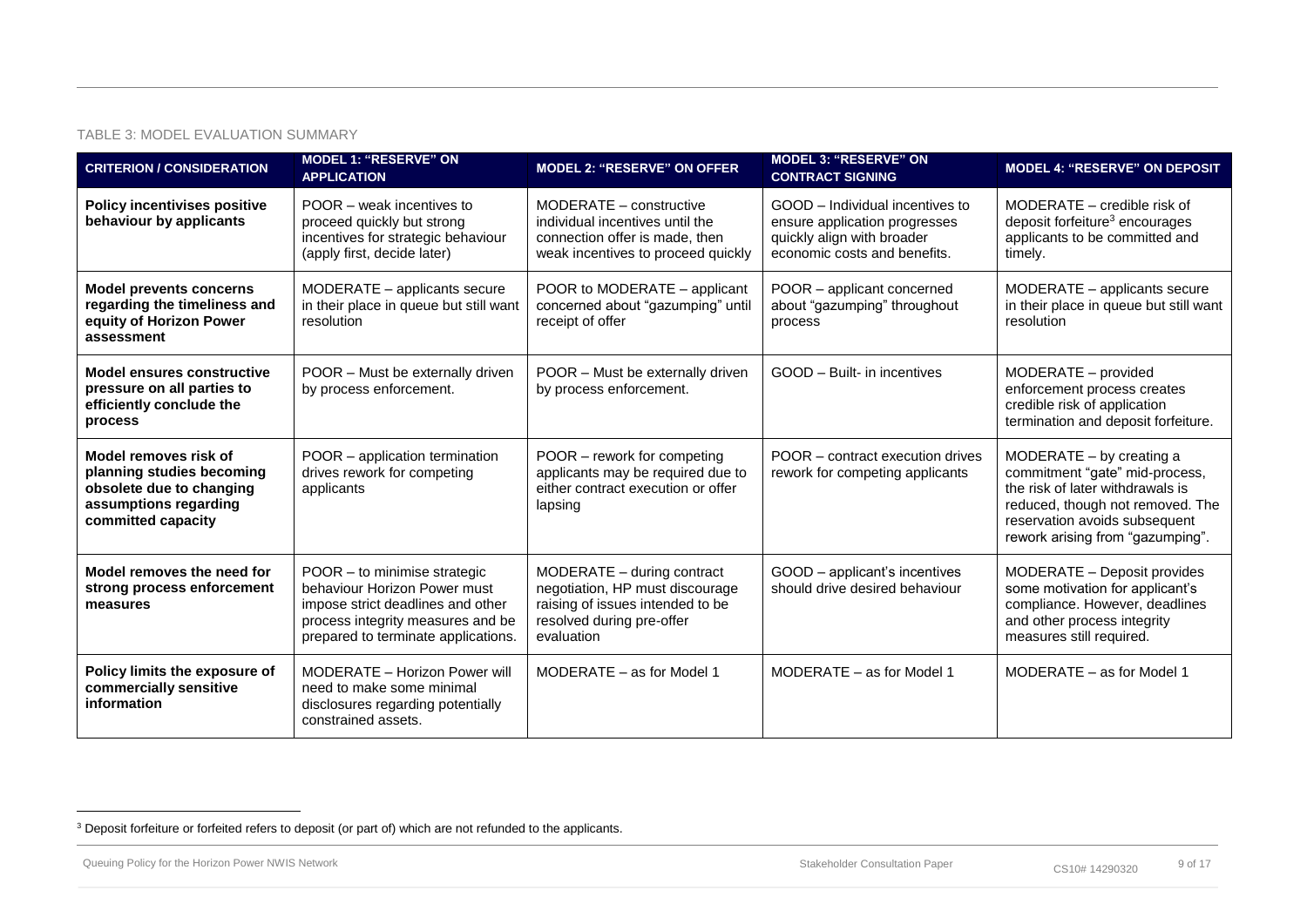# <span id="page-10-0"></span>**5. Detailed Design of Preferred Model**

The detailed design elements of the queuing model Horizon Power proposes to adopt for its NWIS Network are set out in [Table 4.](#page-11-0) Some of the design elements are discussed in further detail below the table.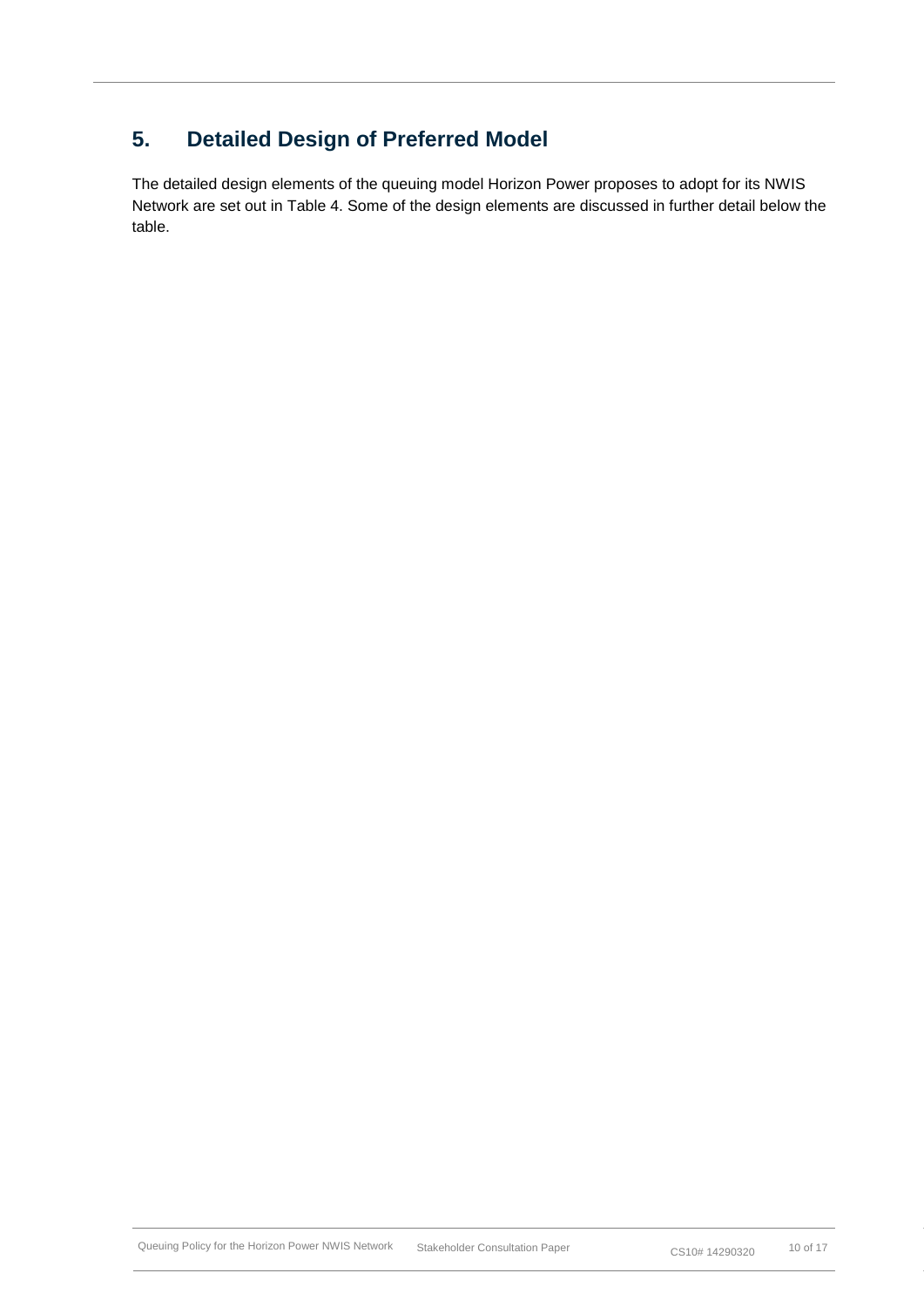#### TABLE 4: DETAILED DESIGN ELEMENTS FOR PROPOSED QUEUING POLICY

| <b>FEATURE</b>                                                                          | <b>DETAIL</b>                                                                                                                                                                                                                                                                                                                                                                                                                                                                                                                                                                                                                                                                                 | <b>RATIONALE</b>                                                                                                                                                                                                                                                                                                                                                              |
|-----------------------------------------------------------------------------------------|-----------------------------------------------------------------------------------------------------------------------------------------------------------------------------------------------------------------------------------------------------------------------------------------------------------------------------------------------------------------------------------------------------------------------------------------------------------------------------------------------------------------------------------------------------------------------------------------------------------------------------------------------------------------------------------------------|-------------------------------------------------------------------------------------------------------------------------------------------------------------------------------------------------------------------------------------------------------------------------------------------------------------------------------------------------------------------------------|
| "Capacity reservation"<br>available only for more<br>complex, high cost<br>applications | Horizon Power will specify criteria that determine which applications are<br>eligible to "reserve" capacity. The proposed eligibility criteria is the<br>application relates to a connection:<br>to the transmission network; OR<br>$\blacksquare$<br>to the distribution network for 10MVA or above.<br>л.                                                                                                                                                                                                                                                                                                                                                                                   | Small and mid-sized applications should be processed relatively<br>quickly and involve fewer and less expensive studies due to the less<br>onerous technical requirements. The Technical Rules contain<br>additional requirements for transmission connections and<br>connections above 10MVA, which introduce additional complexity<br>into connection assessment processes. |
| <b>Preliminary assessment</b>                                                           | For eligible connection applications, the connection assessment will have a<br>preliminary assessment phase, during which Horizon Power will assess the<br>ability of the shared network to provide the service required. This will identify<br>which shared assets are overloaded and the extent of the overloading based<br>on:<br>defined contingency events; and<br>п.<br>a forecast of network demand reflecting:<br>л.<br>the customer's required capacity;<br>٠<br>annual growth of smaller loads <sup>4</sup> ,<br>л.<br>currently contracted discrete loads and<br>demand relating to any applications that have "reserved" capacity in<br>л.<br>accordance with the queuing policy. | The preliminary assessment can be completed quicker than the full<br>connection assessment and will be sufficient to support an informed<br>"capacity reservation" process.                                                                                                                                                                                                   |
| <b>Applicant receives steady</b>                                                        | Based on the preliminary assessment, Horizon Power will provide the                                                                                                                                                                                                                                                                                                                                                                                                                                                                                                                                                                                                                           | An applicant can use the steady state study report to get its own                                                                                                                                                                                                                                                                                                             |
| state study report                                                                      | applicant with a steady state study report that documents the input                                                                                                                                                                                                                                                                                                                                                                                                                                                                                                                                                                                                                           | preliminary advice on the approximate cost of addressing any                                                                                                                                                                                                                                                                                                                  |
|                                                                                         | assumptions and the findings in terms of asset overloading. The steady state                                                                                                                                                                                                                                                                                                                                                                                                                                                                                                                                                                                                                  | constraints. The applicant can then evaluate whether the existing                                                                                                                                                                                                                                                                                                             |
|                                                                                         | study may include multiple scenarios if requested by the applicant, but the                                                                                                                                                                                                                                                                                                                                                                                                                                                                                                                                                                                                                   | network conditions are sufficiently favourable that preserving these                                                                                                                                                                                                                                                                                                          |
|                                                                                         | scope of the study will not extend to defining or costing solutions.                                                                                                                                                                                                                                                                                                                                                                                                                                                                                                                                                                                                                          | input assumptions justifies paying a deposit.                                                                                                                                                                                                                                                                                                                                 |
| A deposit based on expected                                                             | Horizon Power will calculate the access charges payable over a prescribed                                                                                                                                                                                                                                                                                                                                                                                                                                                                                                                                                                                                                     | The deposit should reflect the opportunity cost of setting capacity                                                                                                                                                                                                                                                                                                           |
| access charges                                                                          | period of service (e.g. 18 months). This calculation will be based on the                                                                                                                                                                                                                                                                                                                                                                                                                                                                                                                                                                                                                     | aside and potentially delaying alternative projects. A significant                                                                                                                                                                                                                                                                                                            |
|                                                                                         | maximum demand nominated in the application, the applicable network tariff                                                                                                                                                                                                                                                                                                                                                                                                                                                                                                                                                                                                                    | deposit ensures a meaningful test of the applicant's commitment to                                                                                                                                                                                                                                                                                                            |
|                                                                                         | and the prescribed period of service. This figure will be the deposit amount.                                                                                                                                                                                                                                                                                                                                                                                                                                                                                                                                                                                                                 | proceed.                                                                                                                                                                                                                                                                                                                                                                      |
| Deposit amount capped                                                                   | The maximum deposit amount Horizon Power will charge is \$5 million.                                                                                                                                                                                                                                                                                                                                                                                                                                                                                                                                                                                                                          | Based on current standard tariffs the proposed cap would be                                                                                                                                                                                                                                                                                                                   |
|                                                                                         |                                                                                                                                                                                                                                                                                                                                                                                                                                                                                                                                                                                                                                                                                               | reached:                                                                                                                                                                                                                                                                                                                                                                      |

<span id="page-11-0"></span>l

<sup>&</sup>lt;sup>4</sup> Horizon Power forecasts residential and "rest of system" loads (being non-residential loads other than discrete loads) using annual growth factors derived from relevant drivers in accordance with a documented demand forecasting methodology.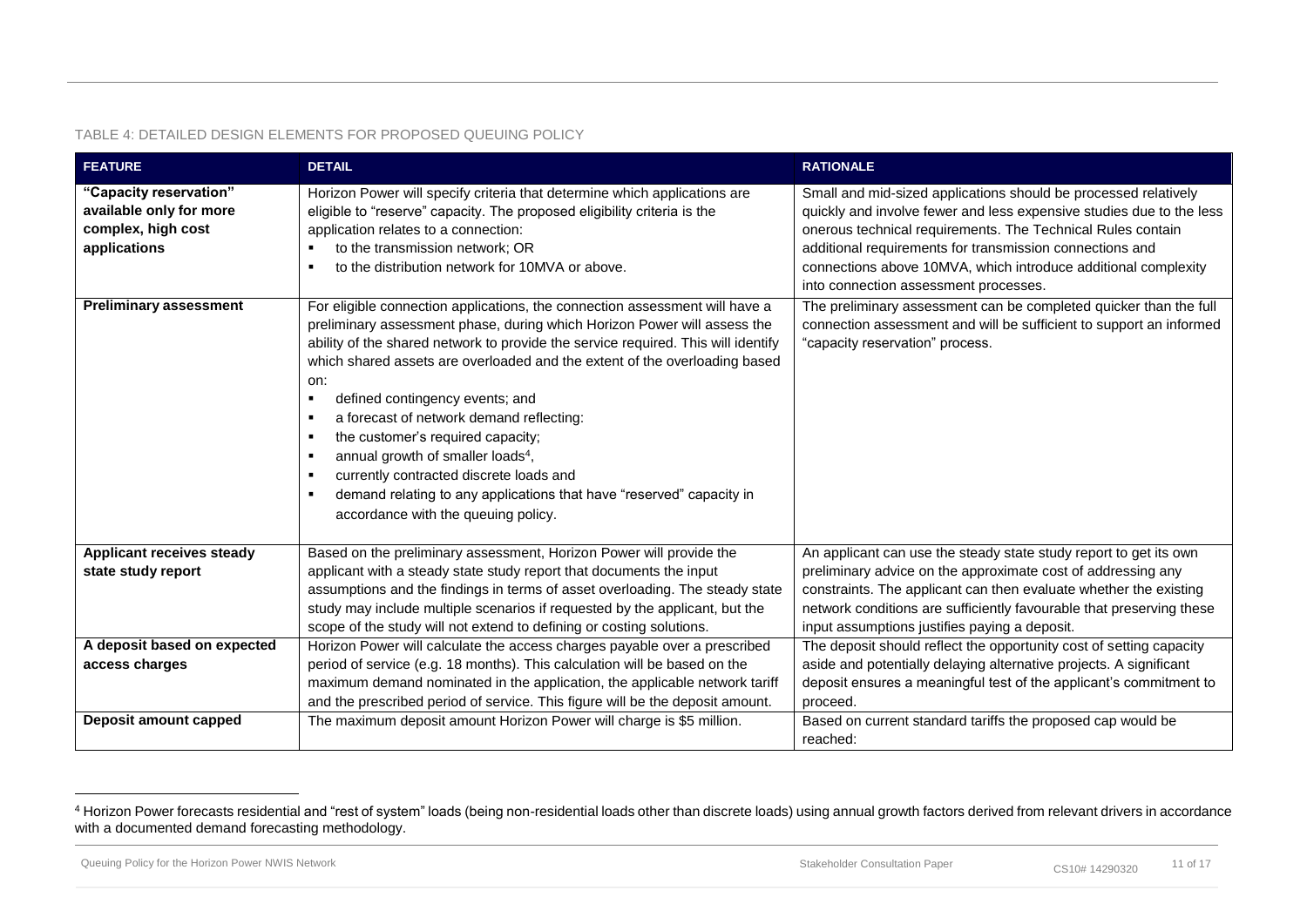| <b>FEATURE</b>                                                                 | <b>DETAIL</b>                                                                                                                                                                                                                                                                                                                                                                                                                                                                                                                                                                                                                                                                                                    | <b>RATIONALE</b>                                                                                                                                                                                                                                                                                                                                                                                                                                                                                                                                                                                                    |
|--------------------------------------------------------------------------------|------------------------------------------------------------------------------------------------------------------------------------------------------------------------------------------------------------------------------------------------------------------------------------------------------------------------------------------------------------------------------------------------------------------------------------------------------------------------------------------------------------------------------------------------------------------------------------------------------------------------------------------------------------------------------------------------------------------|---------------------------------------------------------------------------------------------------------------------------------------------------------------------------------------------------------------------------------------------------------------------------------------------------------------------------------------------------------------------------------------------------------------------------------------------------------------------------------------------------------------------------------------------------------------------------------------------------------------------|
|                                                                                |                                                                                                                                                                                                                                                                                                                                                                                                                                                                                                                                                                                                                                                                                                                  | for a Distribution HV application, by any project above 16MVA;<br>and<br>for a Transmission application, by any project above 25MVA.                                                                                                                                                                                                                                                                                                                                                                                                                                                                                |
| Deposit payment optional                                                       | Horizon Power will provide the applicant with the option to pay the deposit<br>amount to lock-in the demand assumptions used in the steady state study.<br>This option amounts to a form of "capacity reservation", noting that locking in<br>the demand assumptions does not necessarily imply that the shared network<br>has, at that time, sufficient capacity to accommodate the applicant's<br>requirements. The ultimate connection solution may still include upgrades to<br>the shared network. However, by paying the deposit, the applicant will avoid<br>being "gazumped" by a competing applicant for the existing spare capacity<br>and hence the extent of network upgrades required may be lower. | By providing the deposit mechanism, Horizon Power can assist<br>applicants with complex projects to manage some of their project<br>uncertainties. By making the deposit optional, Horizon Power will<br>avoid establishing an excessive barrier to making a connection<br>application.                                                                                                                                                                                                                                                                                                                             |
| Without deposit, "reserve"<br>capacity on connection<br>agreement              | If the applicant declines to pay the deposit, all studies carried out will reflect<br>the most up-to-date demand forecasts, which will include any new committed<br>loads or generation. Horizon Power will only provide an offer based on up-to-<br>date demand assumptions. The applicant bears the risk that some studies<br>may need to be repeated, involving additional cost and delay. Horizon Power<br>will take all reasonable measures to minimise the cost and delay associated<br>with these changes.                                                                                                                                                                                                | Applicants that do not "reserve" capacity have not demonstrated<br>any special commitment to proceed. This design element will<br>maintain beneficial incentives for these applicants to support a<br>timely and efficient process and the disruption of other competing<br>applicants should be minimised.                                                                                                                                                                                                                                                                                                         |
| <b>Applicant must provide</b><br>dynamic model at or before<br>time of deposit | In addition to locking-in the inputs noted in the steady state study report,<br>payment of the deposit entitles the applicant to have subsequent dynamic<br>studies based on the loads and generation connected or committed at that<br>time. For this to work smoothly, the applicant must provide a satisfactory<br>dynamic model of its project at or before the time of deposit. While the<br>dynamic model is likely to change over the course of the application, the<br>applicant must provide a workable and reasonable dynamic model based on<br>the best information available at the time.                                                                                                            | Providing dynamic models early will allow dynamic studies for other<br>applications to take the deposit-paying applicant's project into<br>account. In turn allowing Horizon Power to appropriately allocate<br>the cost of mitigating system or network interactions between the<br>projects. Horizon Power anticipates, particularly in the case of<br>loads, that the dynamic model originally specified by the applicant<br>should be sufficiently accurate in most cases to allow dynamic<br>studies for other applications to adequately capture interactions with<br>the deposit-paying applicant's project. |
| <b>Reservation time-limited</b>                                                | With a deposit, Horizon Power will "reserve" capacity for up to a defined<br>maximum period – for instance 18 months – subject to the application<br>proceeding in accordance with a published connection application process.<br>By agreement between Horizon Power and the applicant, the reservation<br>period could be extended for some defined maximum period - for instance,<br>for a further 6 months - to accommodate applications that take an unusually<br>long time yet continue to progress in good faith.                                                                                                                                                                                          | Capacity should not be "reserved" indefinitely, but a reasonably<br>generous reservation period should be allowed in view of the fact<br>that the applicant is risking deposit forfeiture and hence is likely to<br>be progressing the application in good faith.                                                                                                                                                                                                                                                                                                                                                   |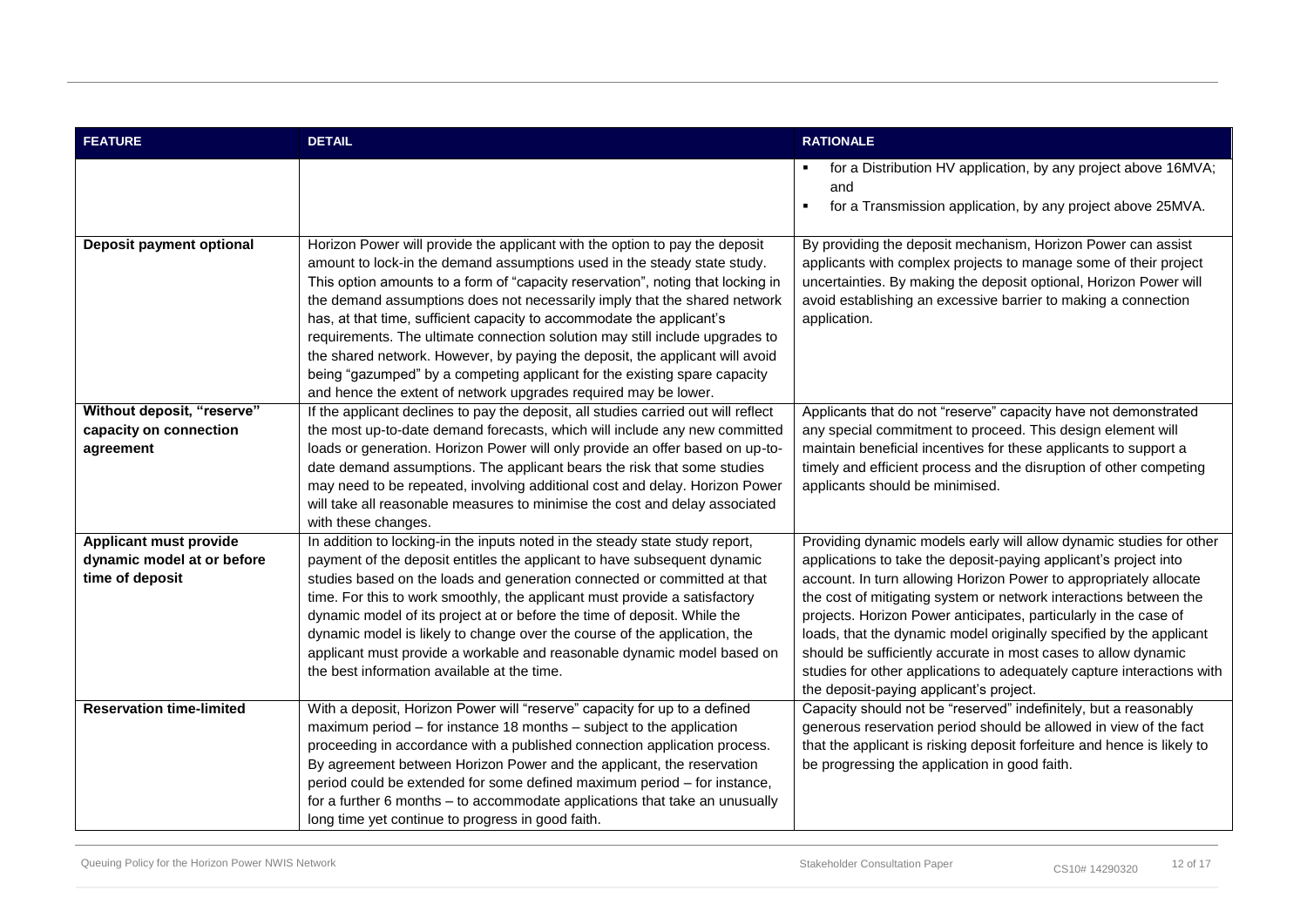| <b>FEATURE</b>                                                     | <b>DETAIL</b>                                                                                                                                                                                                                                                                                                                                                                                                                                                                                | <b>RATIONALE</b>                                                                                                                                                                                                                                                                                                                                                                                                                                                                                                                                                                                                                                                              |
|--------------------------------------------------------------------|----------------------------------------------------------------------------------------------------------------------------------------------------------------------------------------------------------------------------------------------------------------------------------------------------------------------------------------------------------------------------------------------------------------------------------------------------------------------------------------------|-------------------------------------------------------------------------------------------------------------------------------------------------------------------------------------------------------------------------------------------------------------------------------------------------------------------------------------------------------------------------------------------------------------------------------------------------------------------------------------------------------------------------------------------------------------------------------------------------------------------------------------------------------------------------------|
| <b>Forfeited deposits to benefit</b><br>tariff customers           | To the extent that deposits are forfeited by applicants, Horizon Power is<br>investigating applying this money as revenue that will offset the amount to be<br>recovered through tariffs. Implementing this outcome will depend on the<br>extent to which the PNAC permits certain adjustment (true-up) mechanisms<br>to be included in Horizon Power's pricing methodology.                                                                                                                 | The deposit mechanism is intended as a measure to enhance<br>process efficiency not a potential source of profit for Horizon Power.<br>Further, by allowing the benefit of forfeited deposits flows to<br>customers, any deposit paid by Horizon Power Retail will be at risk<br>of forfeiture by Horizon Power's business as a whole, rather than<br>representing an internal financial transfer. Horizon Power considers<br>that its internal accounting controls means such an internal transfer<br>would still impose a discipline on the retail business, but recognises<br>that the approach proposed here would provide additional<br>assurance to external observers. |
| Treatment of the deposit where<br>connection agreement<br>executed | Where an application proceeds to completion, the deposit will be superseded<br>by any financial guarantees or security specified in the connection<br>agreement. Horizon Power will either refund the deposit in full or apply the<br>deposit (or part thereof) to meet any security requirements specified in the<br>connection agreement, with any amount left over to be refunded to the<br>applicant.                                                                                    | Following connection, the deposit has served its purpose.                                                                                                                                                                                                                                                                                                                                                                                                                                                                                                                                                                                                                     |
| Deposit partially refundable<br>where applicants withdraw          | Horizon Power will provide partial refunds to applicants who pay the deposit<br>but subsequently withdraw their application. The refundable amount will be<br>determined by the following formula:<br>For $X > 548$ days:<br>$R = 0$ ,<br>For $X < 548$ days:<br>$R = D \frac{2}{3} (1 - \frac{x}{548})$<br>Where:<br>$R =$ the refundable amount<br>$D =$ the original deposit amount<br>$X =$ the time elapsed between the date withdrawal is notified and the date of<br>reservation.     | Provision for a partial refund will provide an incentive for the<br>applicant to continuously reassess its commitment to proceed and<br>to actively withdraw before the procedural limits are reached. The<br>2/3 term in the refundable amount formula reflects the intention to<br>make some proportion of the deposit non-refundable even if the<br>application is withdrawn shortly after the deposit is paid. The<br>intention is to increase the cost of engaging in undesirable strategic<br>behaviour.                                                                                                                                                                |
| Deposit does not fund studies                                      | The money provided to fund studies represents a fee for service paid in<br>advance. It will be retained by Horizon Power in a special account and any<br>unspent portion will be returned to the applicant. The deposit contemplated<br>by this queuing policy can be thought of as security, demonstrating the<br>applicant's high level of commitment, for which the applicant receives in<br>return a higher level of confidence regarding the basis on which access will<br>be provided. | Keeping the deposit separate from the moneys provided to fund<br>studies reinforces the distinct function of each mechanism.                                                                                                                                                                                                                                                                                                                                                                                                                                                                                                                                                  |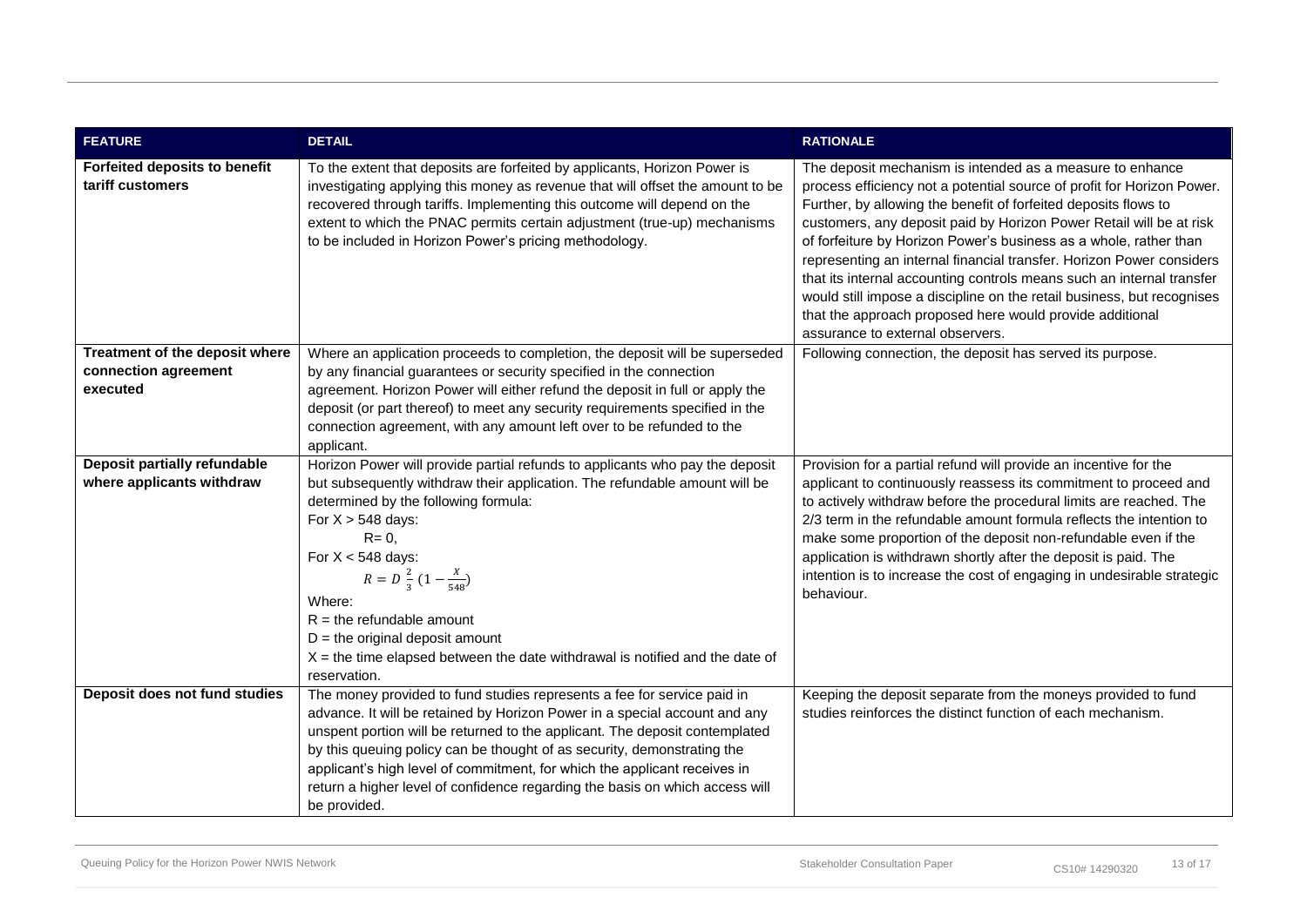| <b>FEATURE</b>                                                   | <b>DETAIL</b>                                                                                                                                                                                                                                                                                                                                                                                                                                                                                                                                                                       | <b>RATIONALE</b>                                                                                                                                                                                                                                                                                                                                                                                                   |
|------------------------------------------------------------------|-------------------------------------------------------------------------------------------------------------------------------------------------------------------------------------------------------------------------------------------------------------------------------------------------------------------------------------------------------------------------------------------------------------------------------------------------------------------------------------------------------------------------------------------------------------------------------------|--------------------------------------------------------------------------------------------------------------------------------------------------------------------------------------------------------------------------------------------------------------------------------------------------------------------------------------------------------------------------------------------------------------------|
| Applicants can request higher<br>competing demand<br>assumptions | An applicant that declines to pay a deposit has the option to request that<br>Horizon Power adopt higher demand assumptions than Horizon Power's<br>demand forecasting policy requires. For instance, where an applicant has,<br>independently of Horizon Power, formed the view that another uncommitted<br>project is likely to proceed prior to the applicant's project, the applicant may<br>prefer Horizon Power to include the associated demand in its connection<br>studies for the applicant.                                                                              | This option provides applicants with a means of using their own<br>market intelligence to guard against the cost and delay involved in<br>repeating studies.                                                                                                                                                                                                                                                       |
| Information sharing and<br>confidentiality                       | Horizon Power will not include identifying information about other<br>applications in the steady state study report. Horizon Power will notify<br>applicants where competing or potentially competing applications exist and<br>will indicate where potential constraints may emerge if those other<br>applications emerge. Where Horizon Power considers that two applicants<br>might benefit from a shared solution, it may recommend that the parties enter<br>discussions, but will only provide identifying information about each party<br>with each party's written consent. | Some applicants will be commercial competitors and hence may<br>wish to minimise the disclosure of information regarding their<br>projects. Horizon Power considers that it has an obligation to<br>provide basic information to applicants about the existence of<br>potentially competing applications since this helps an applicant<br>decide whether to pay a deposit and assess the need for quick<br>action. |
| <b>Application register</b>                                      | Horizon Power will maintain a confidential register of connection applications<br>recording the capacity sought, connection location and other relevant<br>technical details. Horizon Power's demand forecasting policy will require<br>Horizon Power to maintain internal processes to ensure the register is kept<br>up-to-date and that new connections (either committed or "reserved") are<br>reflected in demand forecasts in a manner consistent with this queuing<br>policy.                                                                                                | A register is necessary to track applications and quickly identify<br>changes to project status. Horizon Power already maintains a<br>confidential project register for this purpose.                                                                                                                                                                                                                              |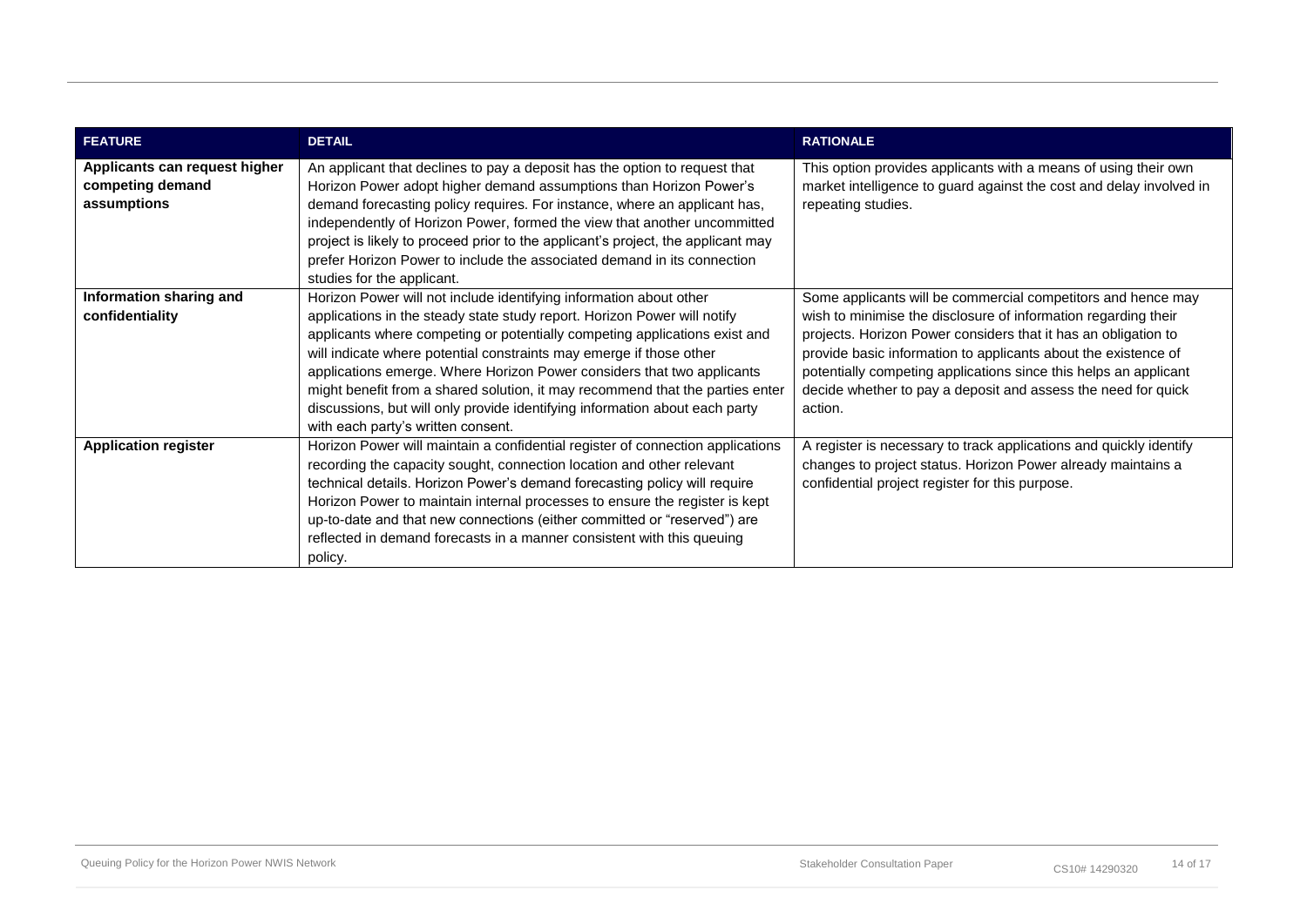# <span id="page-15-0"></span>**6. Competitive Neutrality**

Some users may have concerns that that the queuing policy will be applied to advantage Horizon Power's retail and generation business. To mitigate these concerns, Horizon Power will adopt procedures within its connection application processes to ensure that network access is not used by retailers as a means of securing competitive advantage downstream. Additionally, Horizon Power will comply with the Ring Fencing Policy to be approved by the ERA.

### <span id="page-15-1"></span>**6.1 NETWORK ACCESS SHOULD NOT DRIVE COMPETITIVE SUPPLY TENDER PROCESSES**

The circumstance in which competitive neutrality is most likely to become a concern is where competing applications relate to the same commercial opportunity. Concurrent connection applicants may be competing for the same capacity to pursue commercial opportunities that are mutually exclusive, for example:

- Multiple retailers may have concurrent applications for different solutions to supply the same enduse customer. The customer will ultimately select only one supply option and the unsuccessful competing option(s) will definitely not proceed.
- Multiple end-use customers may be competing for the same scarce resource, for example port capacity or a power purchase agreement on offer by a large retailer. Only one of the potential customers will be successful in securing that scarce resource and the other potential customers will no longer require the particular network access applied for.

In these circumstances, the queuing policy could materially impact the downstream competitive processes by allocating network capacity to one applicant and thereby making other applicants' proposals (whether to purchase or sell the related downstream service) uncompetitive.

Horizon Power will take steps to avoid situations in which the terms of access to network services becomes a factor that changes the relative competitiveness of mutually exclusive proposals in downstream markets.

### <span id="page-15-2"></span>**6.2 IDENTIFYING MUTUALLY EXCLUSIVE COMPETING APPLICATIONS**

To address the circumstance of multiple competing applications for the same commercial opportunity Horizon Power will seek to identify applications of this type as *mutually exclusive competing applications*.

Horizon Power will ask applicants to disclose where they believe their application is likely to be a *mutually exclusive competing application*. However, Horizon Power will also take active steps to identify where two or more applications target the same commercial opportunity. Among other things, Horizon Power will consider the following to be evidence of *mutually exclusive competing applications*:

- Where multiple applications seek a connection solution to the same lot;
- Where multiple retailers apply for a connection solution of a similar capacity to a similar location; or
- Where Horizon Power has market intelligence suggesting a competitive process or a scarce resource to which multiple applications appear likely to relate.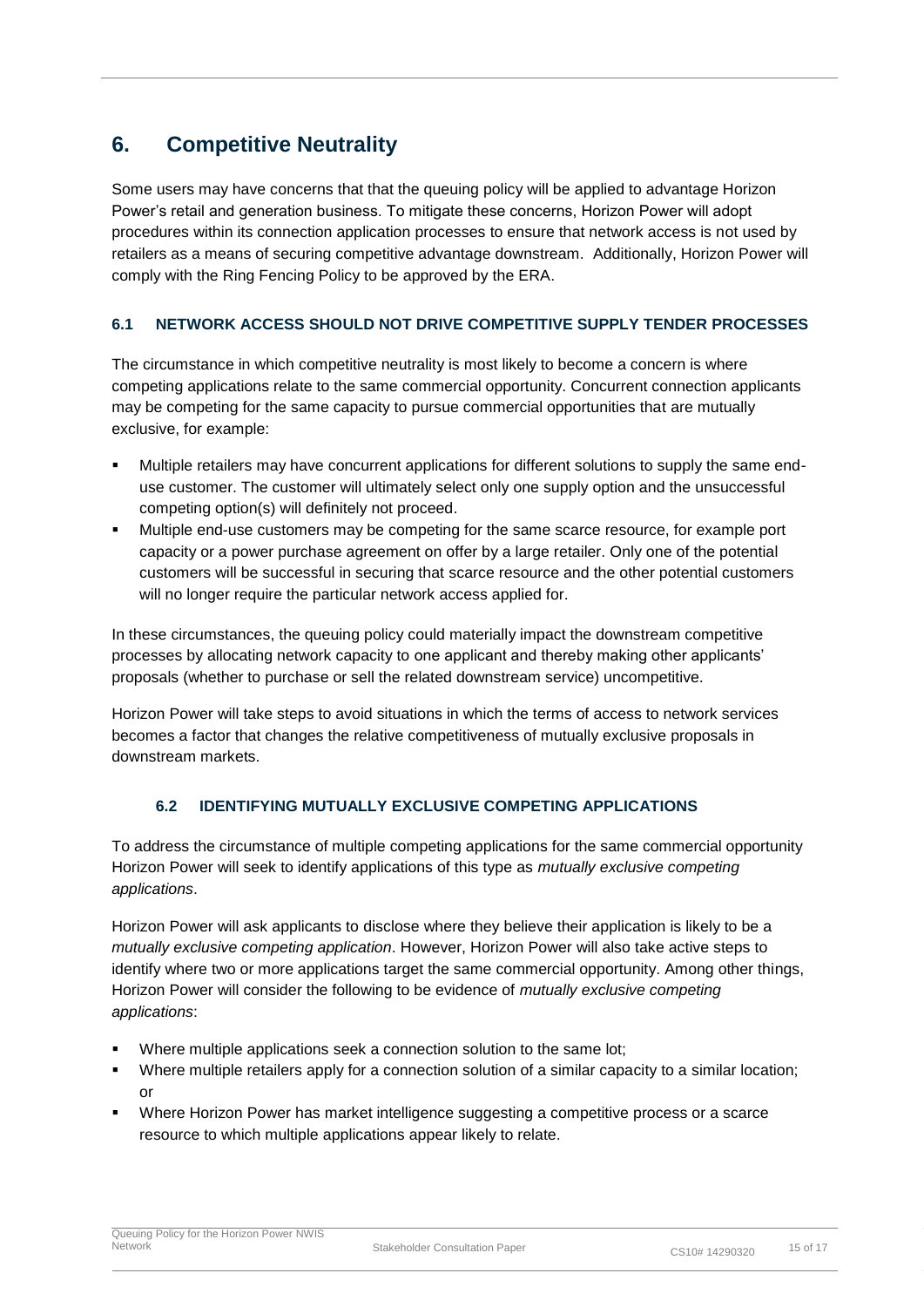Where it forms the view that two or more *mutually exclusive competing applications* may have been submitted, Horizon Power will record this in its application register. Where one or more of the applications in question is eligible to use the deposit mechanism, Horizon Power will write to the applicants advising each that its application may be a *mutually exclusive competing application*. The applicants will be given a short opportunity to provide evidence if they disagree with this view. Horizon Power will make a final determination and advise the relevant applicants of its decision.

### <span id="page-16-0"></span>**6.3 RULES FOR MUTUALLY EXCLUSIVE COMPETING APPLICATIONS**

Applications identified as *mutually exclusive competing applications* will always be assessed (and connection offers prepared) on the basis that other *mutually exclusive competing applications* do not also proceed. Thus, even if one applicant seeks competitive advantage by paying a deposit to lock in demand assumptions, the competing applicants would receive a similar benefit, even without paying a deposit, simply by virtue of all the applications being classified as *mutually exclusive competing applications*.

The queuing policy will prescribe that the deposit mechanism must not be used in the case of *mutually exclusive competing applications*. Given that two such applications may propose quite different connection solutions, including different offtake points from the shared network, it would be premature to make the load associated with any of these applications form part of the load assumptions of other projects. Once the outcome of the competition between these *mutually exclusive competing applicants* is known, the unsuccessful applicants will withdraw, and the successful applicant's application can then proceed as a normal application. It may then be eligible to pay a deposit, subject to satisfying the threshold eligibility criteria.

If Horizon Power accepts a deposit from an applicant, but subsequently determines that the application in question is a *mutually exclusive competing application*, the deposit will be refunded, and the capacity reservation cancelled. In the unlikely event that studies for other applicants (applicants not competing for same commercial opportunity) are affected by this cancellation, Horizon Power will offer those applicants the choice to redo studies based on revised (lower) load assumptions or proceed using the same assumptions. Any rework would be at the customer's expense.

### <span id="page-16-1"></span>**6.4 APPLICATION OF RULES LIKELY TO BE RARE**

In practice, Horizon Power foresees very limited circumstances in which the identification of projects as *mutually exclusive competing applications* will be important. It is only the opportunity to "reserve" capacity through the deposit mechanism that has the potential, in theory, to distort competitive processes. However, the deposit mechanism will only apply to applications above the threshold (transmission connections or connections above 10 MVA), which are expected to occur infrequently.

In instances where the deposit mechanism applies and *mutually exclusive competing applications* arise, Horizon Power foresees very limited likelihood of applicants being able to justify the risk of paying the deposit. Any applicant vying for the same commercial opportunity will only be in a position to accept a network offer from Horizon Power if the applicant is successful in the downstream competitive process.